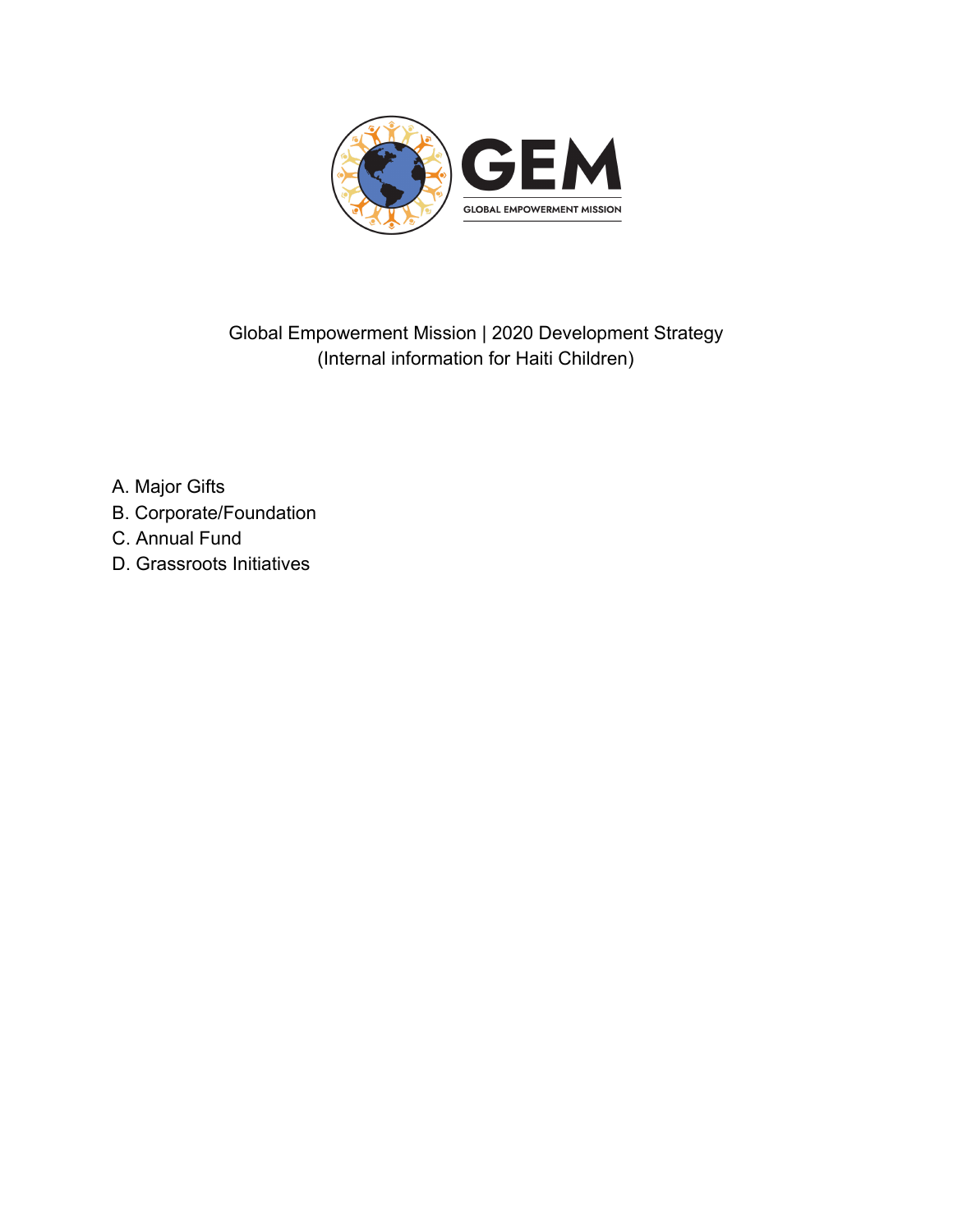# **A. Major Gifts**

### **Management Structure:**

- President: Michael Capponi
- BOT: Felicia Marquez, VP of Trustees
- Strategic Partnerships and Development: Phil Caputo
- Haiti Programs Executive Director: Charles Forbin
- BStrong: Bethenny Frankel
- Haiti Children: Susie Krabacher and Carolina Silva
- Database Team: Mila Dago and Rene Dago III

### **Giving Range:** \$1,000 - \$300,000 annually

### **Historical Data:**

- FY19 Individual Revenue: \$1,676,081
- FY19 Number of Donors: 133

**Interests:** Mission, Interaction

**Focus Areas:** Legacy Gifts and Personal Relationship Building

## **Strategy Overview:**

- Schedule meetings with prospects and renewals during quarter one to secure support for season opener program and galas
- Look at the lapsed donors to re-engage
- Look at the annual fund donors to serve as a pipeline for increased support
- Cultivating new prospects from our network of existing top donors
- Focus on investing staff time for cultivation and pipeline building
- Form an interdepartmental prospect committee that will meet regularly to identify prospective donors (and trustees) and assist with the moves management process
	- Identify prospects based on connection, capacity and interest
	- Identify authentic opportunities to engage a more diverse donor base
	- Look at supporters at like-minded organizations
- Stewardship:
	- Digital recap reports on funding
	- Thank you communication after events including photos
	- Provide access to quarterly events around programs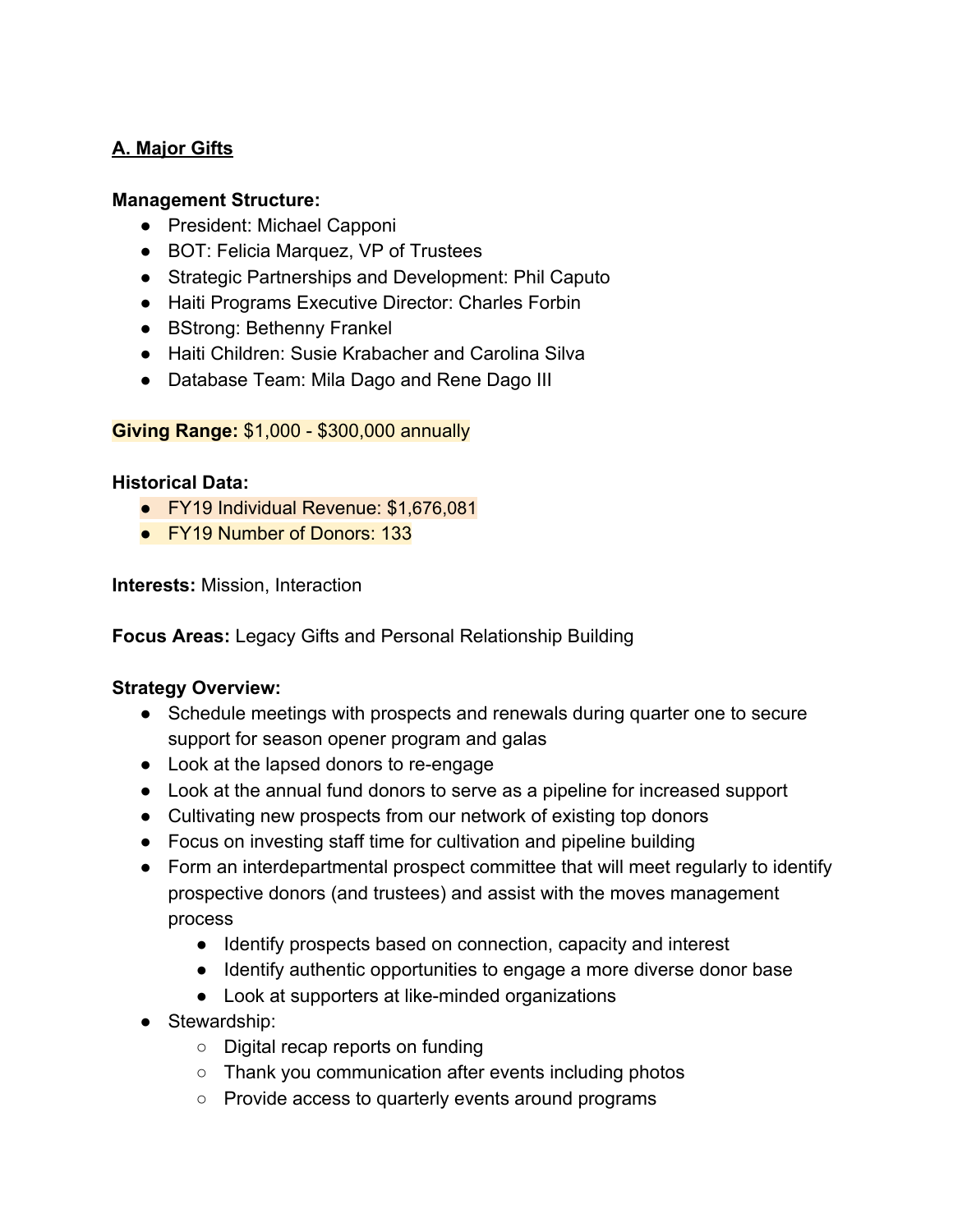## **B. Corporate and Foundation**

### **Management Structure:**

- President: Michael Capponi
- BOT: Felicia Marquez, VP of Trustees
- Strategic Partnerships and Development: Phil Caputo
- Haiti Programs Executive Director: Charles Forbin
- BStrong: Bethenny Frankel
- Haiti Children: Susie Krabacher and Carolina Silva
- Database Team: Mila Dago and Rene Dago III

### **Historical Data:**

- FY19 Number of Foundation/Corporation donations: 33
- FY19 Revenue Non-Cash: \$32,986,301
- FY19 Number of Donors Non-Cash: 122

**Interests:** Mission, Interaction

**Focus Areas:** Traditional grant applications/LOIs and Integrated Corporate Partnership Proposals

### **Strategy:**

- Monthly meetings with Strategic Partnerships and Development to keep apprised of upcoming programs and ensure alignment of partnership initiatives
- Identify and cultivate individual donors who have access to foundation funding (corporate or institutional)
- Form an interdepartmental prospect committee that will meet regularly to identify prospective donors (and trustees) and assist with the moves management process
- Seek opportunities that are program specific based on foundation interests
- Stewardship:
	- $\circ$  Create partner book with recap of program(s) funded (print or digital)
	- Analyze foundation portfolio and create a strategy for multiple touch points throughout the season

## **C. Annual Fund**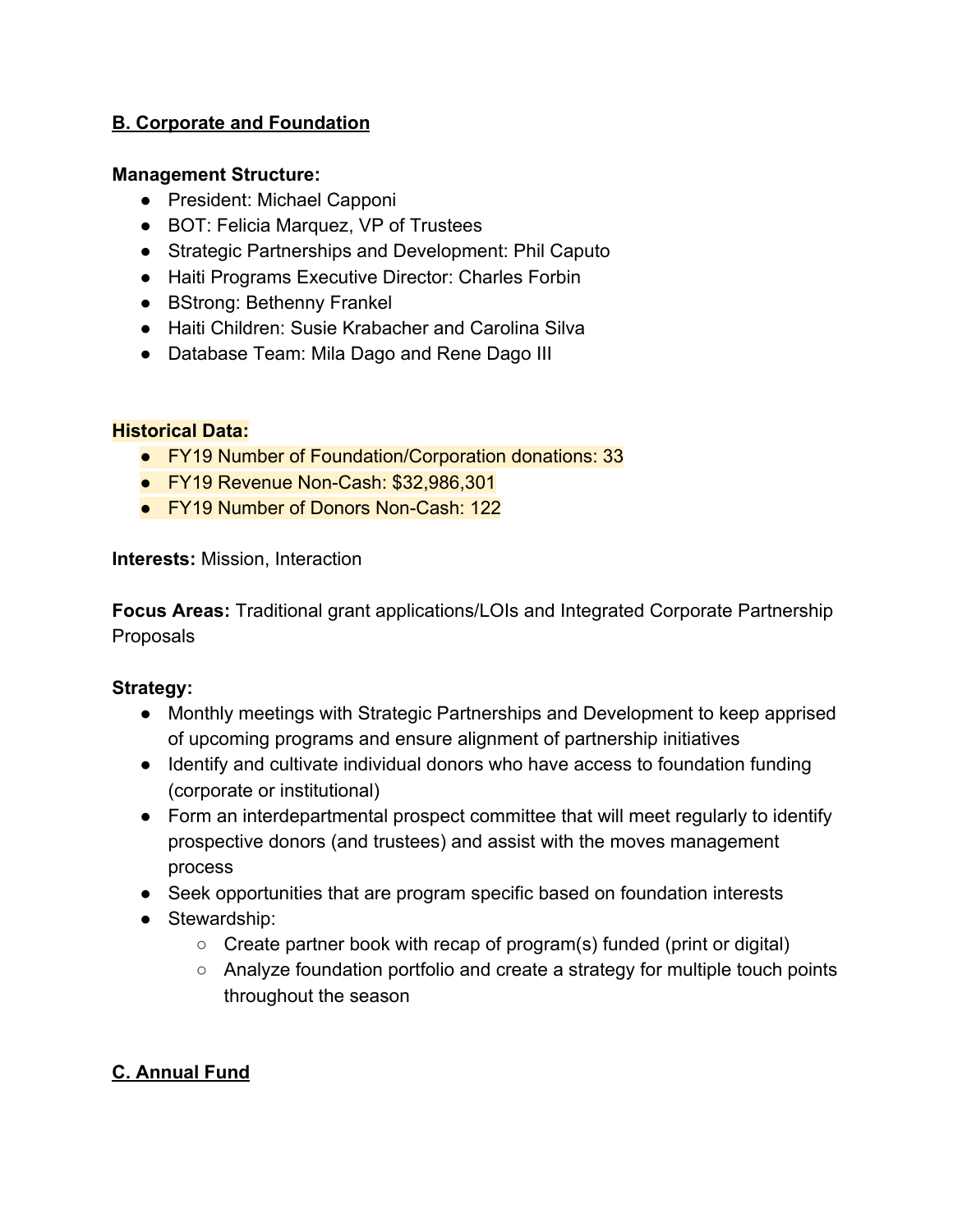#### **Management Structure:**

- President: Michael Capponi
- BOT: Felicia Marquez, VP of Trustees
- Strategic Partnerships and Development: Phil Caputo
- BStrong: Bethenny Frankel
- Haiti Children: Carolina Silva
- Branding Team: Zoe Robins and Nadia Gkartzonika
- Database Team: Mila Dago and Rene Dago III

### **Giving Range:** \$1-\$999 annually

### **Historical Data:**

- FY19 Individual Revenue: \$849,619
- FY19 Number of Donors: 14,804

**Interests:** Mission, Interaction

**Focus Areas:** Appeals and general/unsolicited donations

#### **Strategy:**

- Social media campaign and engagement strategy (stories, posts, call-to-actions)
- Prep for the appeal by sending a non-solicitation communication prior to the printed piece. It takes seven impressions to build a relationship with a potential donor.
- Use appeals to amplify the mission and increase the volume of donors to respond, along with an increased gift amounts
- Communication:
	- Social Media Outreach
	- Quarterly Newsletter
	- Quarterly Appeal

### **D. Grassroots Initiatives**